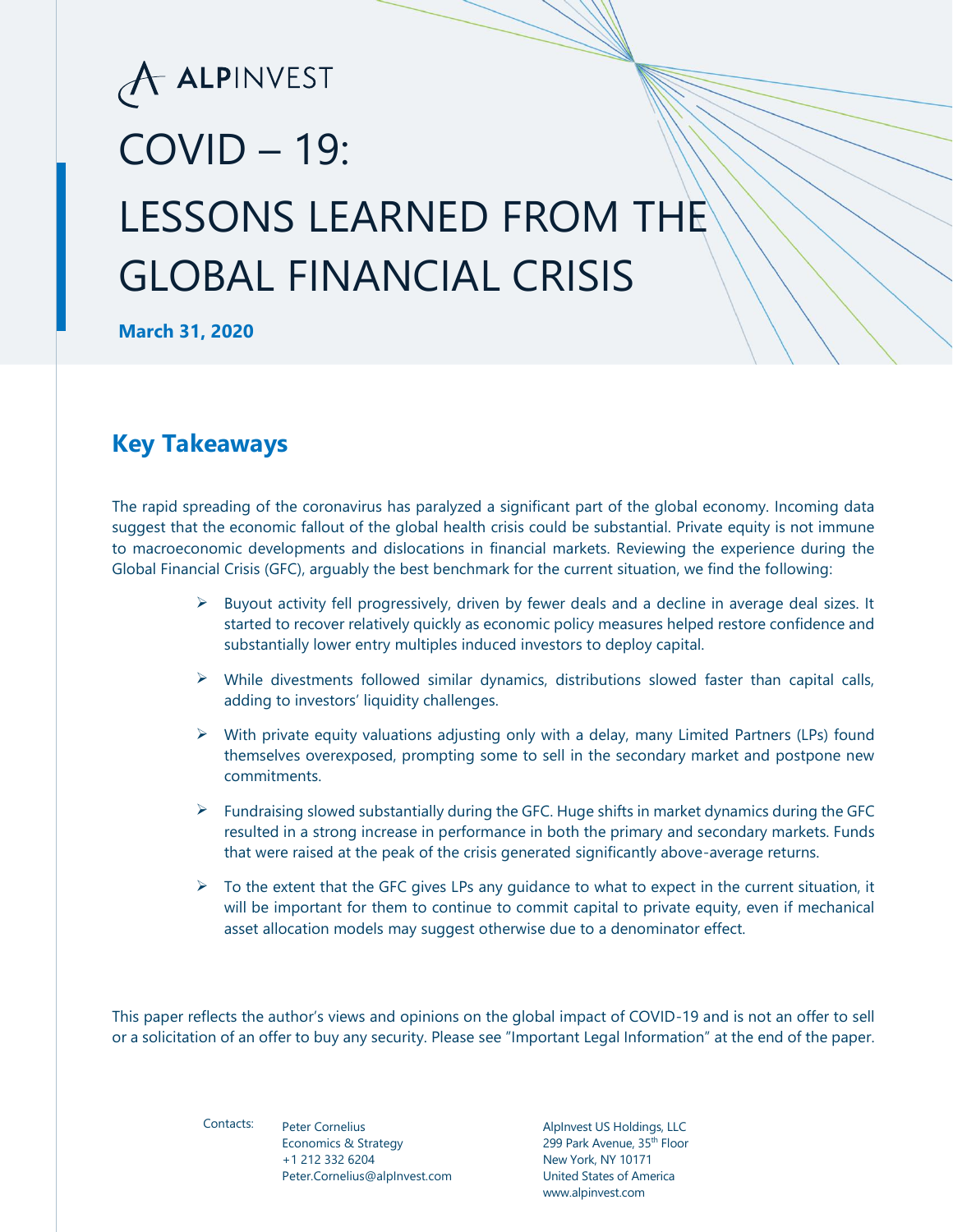### **01** Introduction

As the name implies, "Black Swan" events are rare. During the Global Financial Crisis (GFC) of 2008 – 2009, which culminated in the collapse of Lehman Brothers, asset prices behaved in a way that – statistically speaking – could be expected to occur only every two hundred years. Just a bit more than ten years after the GFC, investors face another Black Swan event. While the current coronavirus crisis has been caused by fundamentally different factors and is first and foremost a global health crisis, its economic impact could be even more severe than the GFC shock. Stock markets around the globe have suffered major losses, market volatility has skyrocketed, credit spreads have widened substantially, and a general flight to safety have pushed sovereign bond yields in several countries to new lows. To shore up the economy, central banks around the world have slashed interest rates, re-introduced quantitative easing, and injected huge amounts of liquidity to prevent a market freeze. At the same time, governments have introduced fiscal policy measures to support businesses and households.

Private equity is not immune to the economic fallout of the coronavirus crisis and the market turbulences it has caused. While it is impossible to predict the outcome of the current crisis and hence the impact on private equity, arguably the best benchmark we have is the GFC. Therefore, this paper reviews how private equity has behaved during this episode. The paper starts by discussing the global economic downturn in the late-2000s that was triggered by the sub-prime crisis in the United States. The next section looks at financial market indicators during the GFC. Against this background, the main part of the paper examines private equity investments and divestments, capital flows, and commitments to private equity funds. Analyzing the dynamics in the primary market, the paper then discusses their impact on developments in the secondary market. Finally, evaluating the performance of investments during the GFC, the paper concludes with key lessons learned for the coronavirus crisis.

## **02** Benchmarking the Current Economic Downturn

As the current situation has remained highly fluid, economists are revising their forecasts at a breathtaking speed. With global supply chains disrupted, and lockdowns and social distancing having become pervasive in many countries, some analysts believe that output in major economies could contract by as much as  $20 - 30\%$  in the second quarter of  $2020$ .<sup>1</sup> Such projections do not seem implausible considering incoming data on manufacturing, services, and unemployment. Looking further ahead, most economists expect output to bounce back in the final quarter of this year – predicated on

<sup>1</sup> For example, Morgan Stanley, "A Deeper US Recession. March 22, 2020; Goldman Sachs, The Sudden Stop: A Deeper Trough, A Bigger Rebound. March 31, 2020.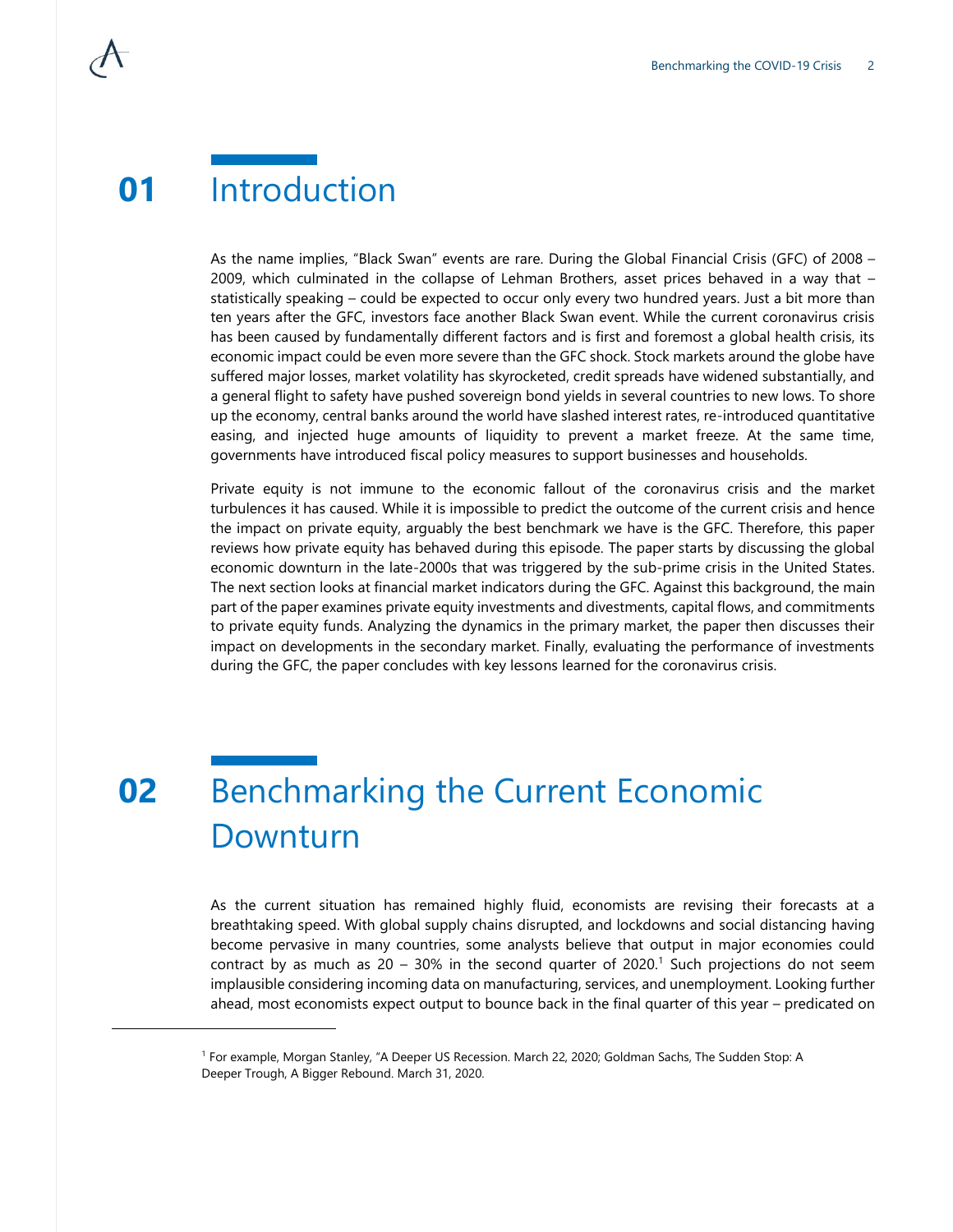the assumption that measures to contain the spreading of the coronavirus soon bear fruit and economic policies are sufficient to restore economic confidence.

If these views turn out to be broadly correct, the economic fallout of the coronavirus crisis could be larger than the Great Recession that was triggered by the sub-prime crisis and the housing bubble burst in the United States in 2007 – 2009. The much-chronicled GFC culminated in the collapse of Lehman Brothers on September 15, 2008, that took the global economy perilously close to a global financial meltdown.<sup>2</sup> However, bold central bank actions, backed by huge fiscal stimulus packages, succeeded in arresting the crisis, and although the Great Recession was the deepest since the Great Depression in the 1930s, arguably the outcome could have been much worse.

In the United States, the Great Recession lasted for six quarters (as determined by the National Bureau of Economic Research). In the final quarter of 2008, which marked the peak of the crisis, US output contracted by 8.7% (quarter-on-quarter, annualized; Figure 1). In 2009, US real GDP thus fell 2.5%, the worst performance in the post-war era. In 2010, output bounced back to 2.6% amid ultra-low interest rates and expansionary fiscal policy measures.<sup>3</sup>

With European banks having significant exposure to US sub-prime debt, the financial crisis rapidly spilled over into the euro area. As it turned out, the ensuing recession was even deeper than in the US. In Q1 2009, output in the euro area contracted by 12.7% (quarter-on-quarter, annualized), causing real GDP to fall by 4.5% in 2009 as a whole.<sup>4</sup>

By contrast, Asia proved relatively robust (Figure 2). Although its economy also slowed meaningfully, this deceleration was significantly less pronounced than in the United States and Europe. Emerging Asia showed particular resilience. Although China's quarterly GDP more than halved between H2 2007 and Q1 2009, its economy was still growing at a rate of around 6.5%.<sup>5</sup> To differing degrees, other emerging economies defied gravity, too.<sup>6</sup> Thus, the International Monetary Fund (IMF) estimates that world GDP declined by 2% in 2009.<sup>7</sup> However, with emerging economies having become even more integrated over the last ten years, the coronavirus crisis is expected to cause significantly more damage in these countries as well. Early indicators for China, such as the purchasing managers index (PMI) for manufacturing, suggest that output in the first quarter was significantly negative.

<sup>&</sup>lt;sup>2</sup> See e.g., Blinder, Alan S. After the Music Stopped: The Financial Crisis, the Response, and the Work Ahead. New York: Penguin Press, 2013.

<sup>3</sup> International Monetary Fund (2011). World Economic Outlook. April. Washington, D.C.: International Monetary Fund.

<sup>4</sup> European Central Bank (2012). Financial Stability Review. November. Frankfurt: European Central Bank.

<sup>5</sup> OECD database, accessed 3/31/20.

<sup>&</sup>lt;sup>6</sup> In aggregate, real GDP in emerging markets increased by 2.8% in 2009, while output in advanced economies fell by 3.3%

 $<sup>7</sup>$  This estimate is based on market exchange rates. In purchasing power parity terms, which gives a larger weight to</sup> emerging economies, world GDP growth was essentially flat.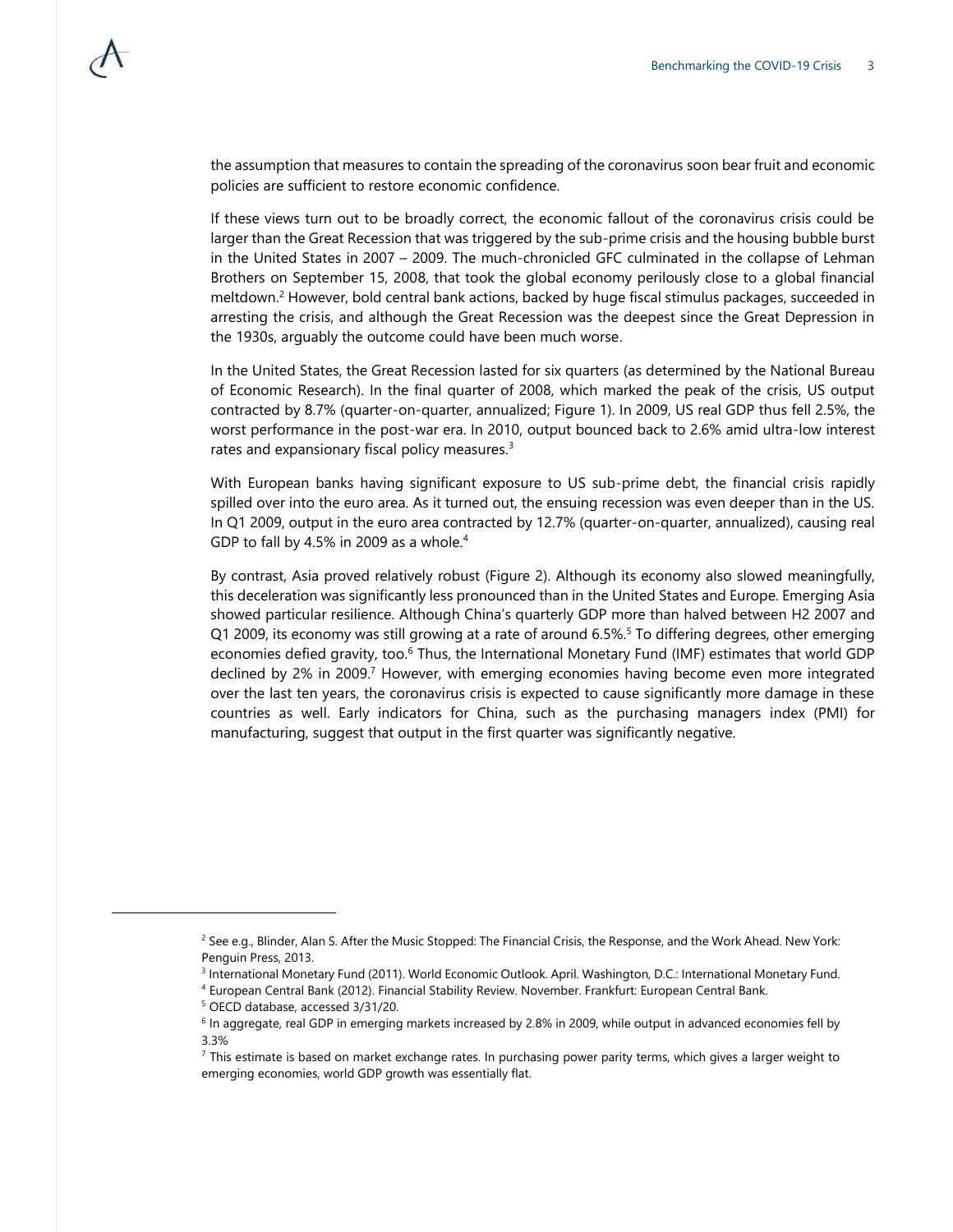

#### **Figure 1. United States and Euro Area: Real GDP Growth (%, qoq, annualized)**

Source: BEA, Eurostat, accessed 3/23/20



### **Figure 2. Asia and China: Real GDP Growth (%, YoY)**

Source: OECD, accessed 3/23/20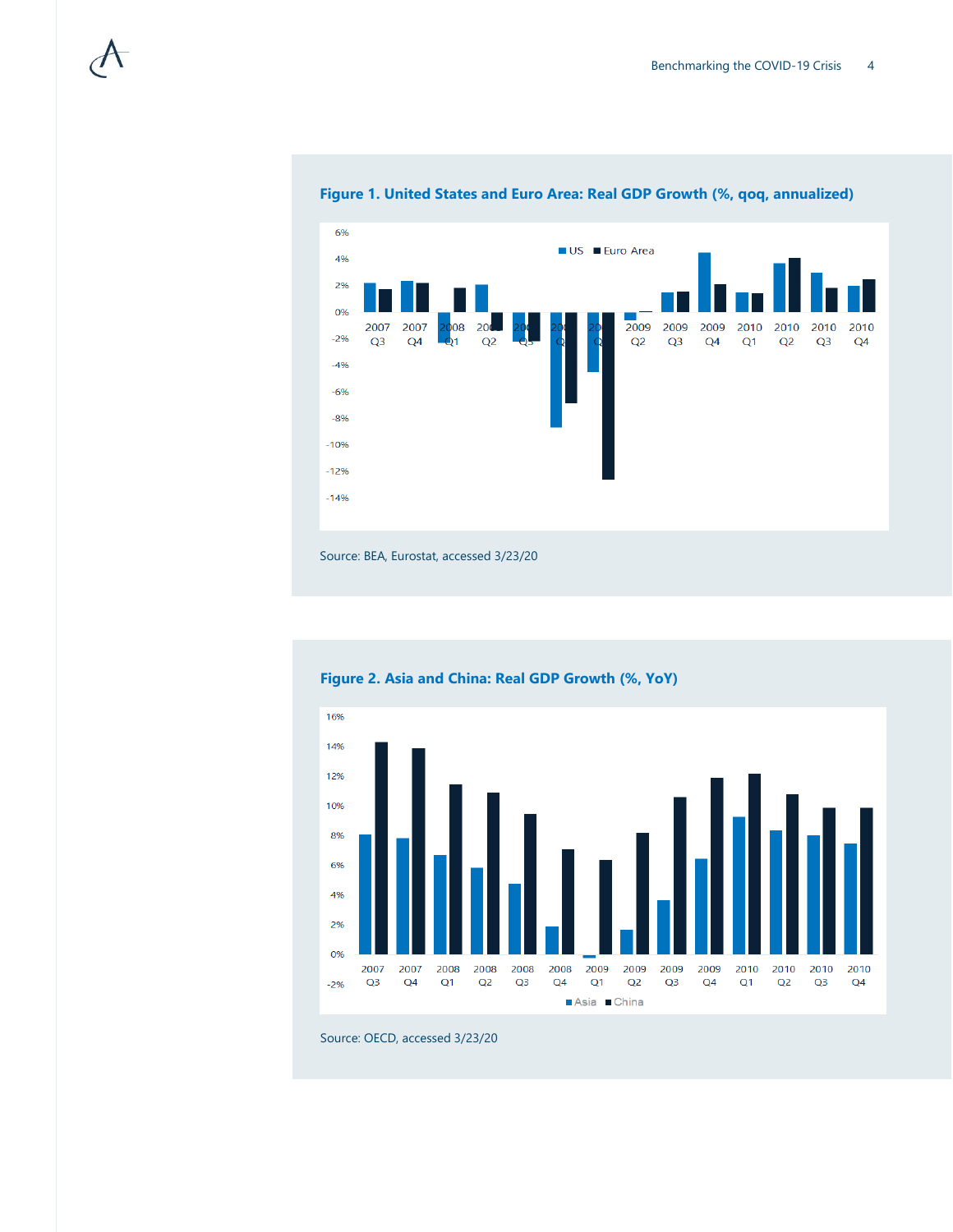### **03** Financial Markets

Fears of a global credit crunch and a deep recession prompted a substantial sell-off in global equity markets and a massive shift into risk-free assets, especially US treasuries. From its peak in September 2007, the S&P declined by more than 50%, the largest fall since the Great Depression in the 1930s. Non-US equity markets also suffered substantially losses, with the MSCI AC World index declining by 44.4% during the GFC. Meanwhile, 10-year treasury yields declined by 315 bps between mid-2007 and late 2008 amid a broad flight to safety and aggressive monetary policy easing. While the sell-off in US equities lasted for around 18 months, it took the S&P 500 around four years to return to its pre-crisis peak. This was moderately shorter than the preceding crisis in the early 2000s, which was triggered by the bursting of the tech bubble. During this crisis, the S&P 500 lost around 43%. By contrast, equity prices recovered substantially faster in the aftermath of the sell-off in 1987 when equity prices fell by 27% in just four months (Figure 3).





Source: Bloomberg, accessed 3/21/20.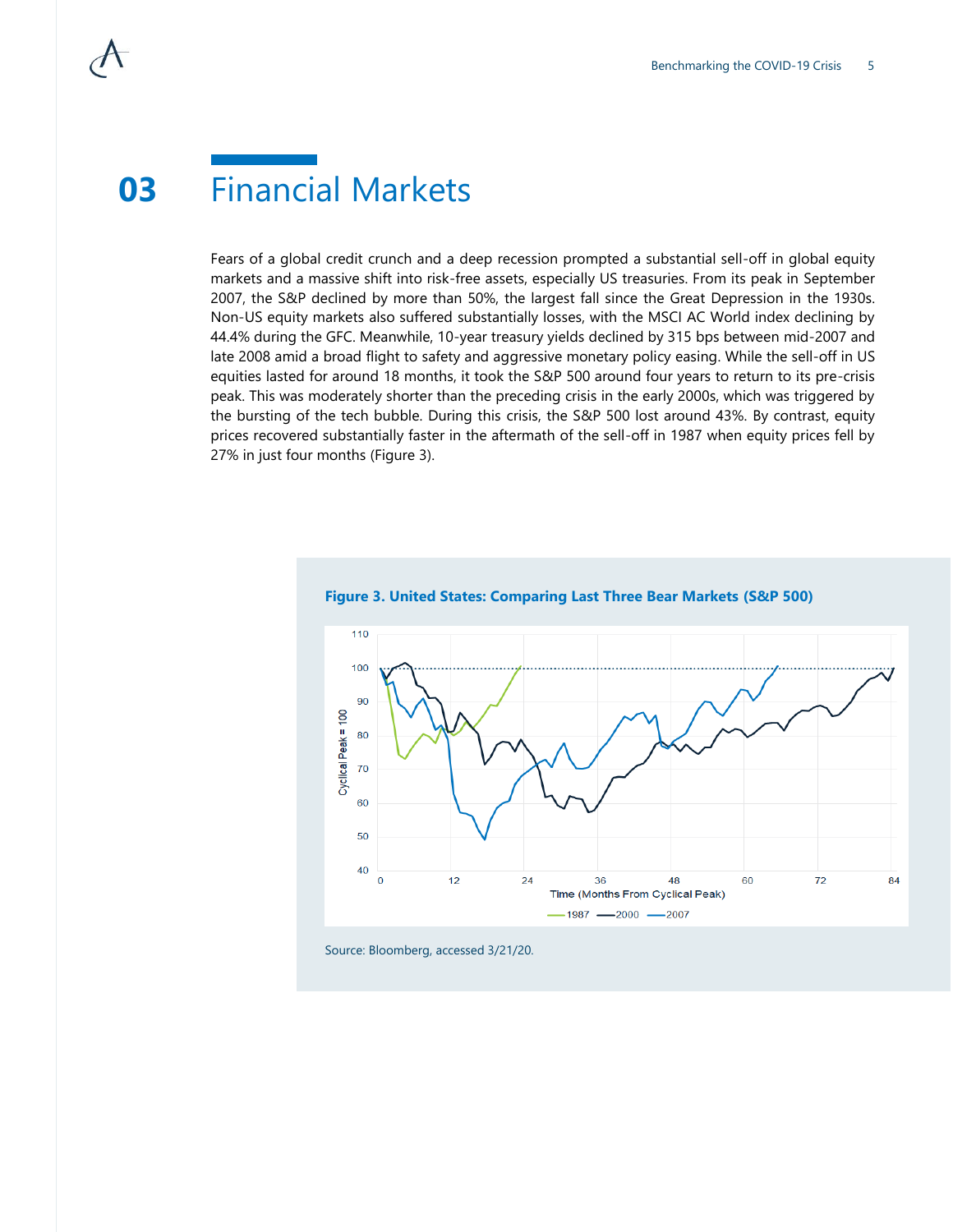In the current crisis, equity prices have fallen even faster than in 1987. In the United States, leading indexes lost around 30% between their peak in February and March 24 (although they recouped some of their losses in the last week of March as a large fiscal support package was announced). <sup>8</sup> This market correction has been subject to tremendous volatility, with circuit breakers halting trading numerous times. Global equity markets have largely followed the United States, with some emerging markets having been subject to even larger corrections. The notable exception has been China where stocks have fallen significantly less than in most other major economies.

Meanwhile, the coronavirus crisis resembles closely the GFC in terms of market expectations of volatility. Calculated on the basis of S&P 500 index options, the CBOE Volatility Index (VIX) is often referred to as the "fear gauge." During the GFC, the VIX skyrocketed to 80.9 on 20 November 2008, around two months after Lehman Brothers declared bankruptcy. In the current crisis, the VIX reached its (preliminary) peak on 17 March 2020 at 82.7, a new record (Figure 4).



Source: Bloomberg, accessed 3/24/20.

<sup>8</sup> Bloomberg, accessed March 31, 2020.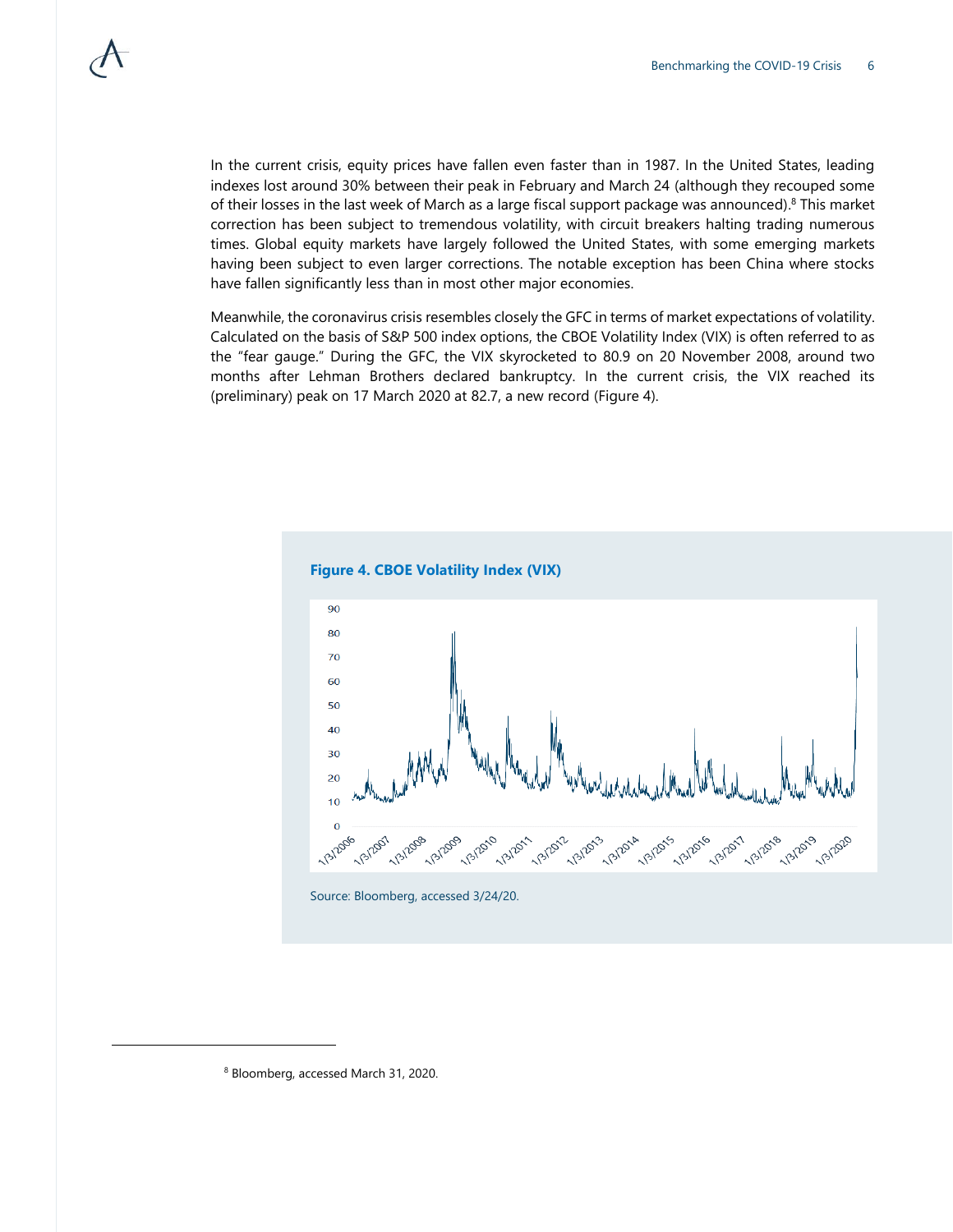### **04** Leveraged Finance Markets

The key risk during the GFC was a global credit crunch. To prevent a meltdown of the global financial system and restore confidence, central banks around the globe focused on three objectives: (1) contain and reverse the stress in financial markets through liquidity provision and funding guarantees; (2) cleanse banks' balance sheets of impaired assets; and (3) recapitalize and restructure viable but undercapitalized financial institutions and resolve nonviable ones. In pursuing these objectives, central banks implemented a multiplicity of objectives, including unprecedented amounts of liquidity injections, accessible to a broadened set of counterparties; credit easing through purchases of credit instruments (such as commercial paper and corporate bonds or taking them as collateral for nonrecourse liquidity provision); guaranteeing bank liabilities; injecting capital into financial institutions; and, in some cases; introducing schemes to relieve banks of their impaired assets.

While these measures proved successful, bank lending standards tightened substantially. At the same time, institutional demand for loans and other credit instruments also fell progressively as risk aversion surged. In this environment, the leveraged loan and high-yield bond markets essentially shut. While high-yield spreads are reported to have widened to around 2,200 bps (Figure 5), in practice issuance disappeared for several months (Figure 6). In December 2008, investors bought less than \$ \$3 billion of leveraged loans and high-yield bonds issued by US and European issuers. However, as economic policy measures helped restore confidence and extreme risk aversion receded, leveraged finance issuance regained momentum. By the middle of 2009, monthly issuance had already recovered to around \$40 billion, before accelerating to pre-crisis levels.<sup>9</sup>

In the current crisis, leveraged finance markets seem to have come to a sudden stop. In the leveraged loan market, US and European companies issued debt totaling \$143 billion in January and February 2020. In March (as of 3/25), leveraged loan issuance totaled just \$1 billion. This huge drop has been mirrored in the US and European high-yield bond market, where issuance fell from \$90 billion in the first two months of the year to less than \$4 billion in March. Meanwhile, high-yield credit spreads have widened materially to almost 11 percent as investors require substantially higher risk premiums.<sup>10</sup> While this level is still considerably below the peak during the GFC, the underlying dynamics show significant similarities.

Rising risk premiums required by investors in newly issued leveraged loans and high-yield bonds were shadowed by huge discounts in the secondary market. At the peak of the GFC, around 90% of loans issued by US and European companies traded at distressed levels (at least 1,000 bps above par). However, relatively few of them actually defaulted (Figure 7). Although default rates surged to around 10% in the US and Europe (by issuer amount), this rate was broadly in line with previous default cycles. Thus, investors in distressed debt found attractive investment opportunities, while holders of leveraged loans and high-yield bonds enjoyed substantial returns as credit spreads started to narrow (Figure 8)

<sup>&</sup>lt;sup>9</sup> S&P LCD database, accessed 3/28/20.

<sup>10</sup> FRED database, accessed 3/28/20.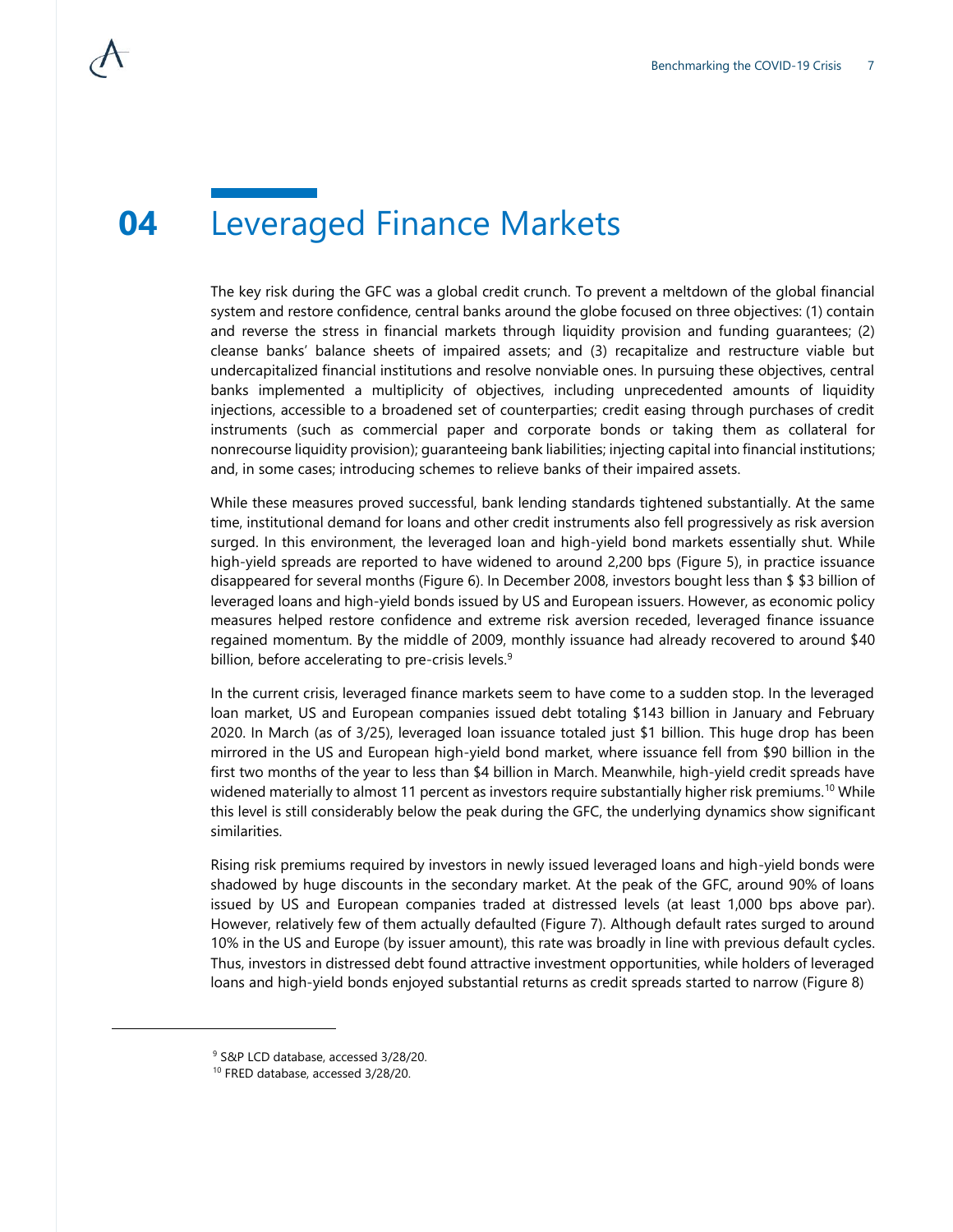





Source: FRED database, accessed 3/24/20.



**Figure 6. US and Europe: Leveraged Finance Issuance (\$B)**

Source: S&P LCD, accessed 3/23/20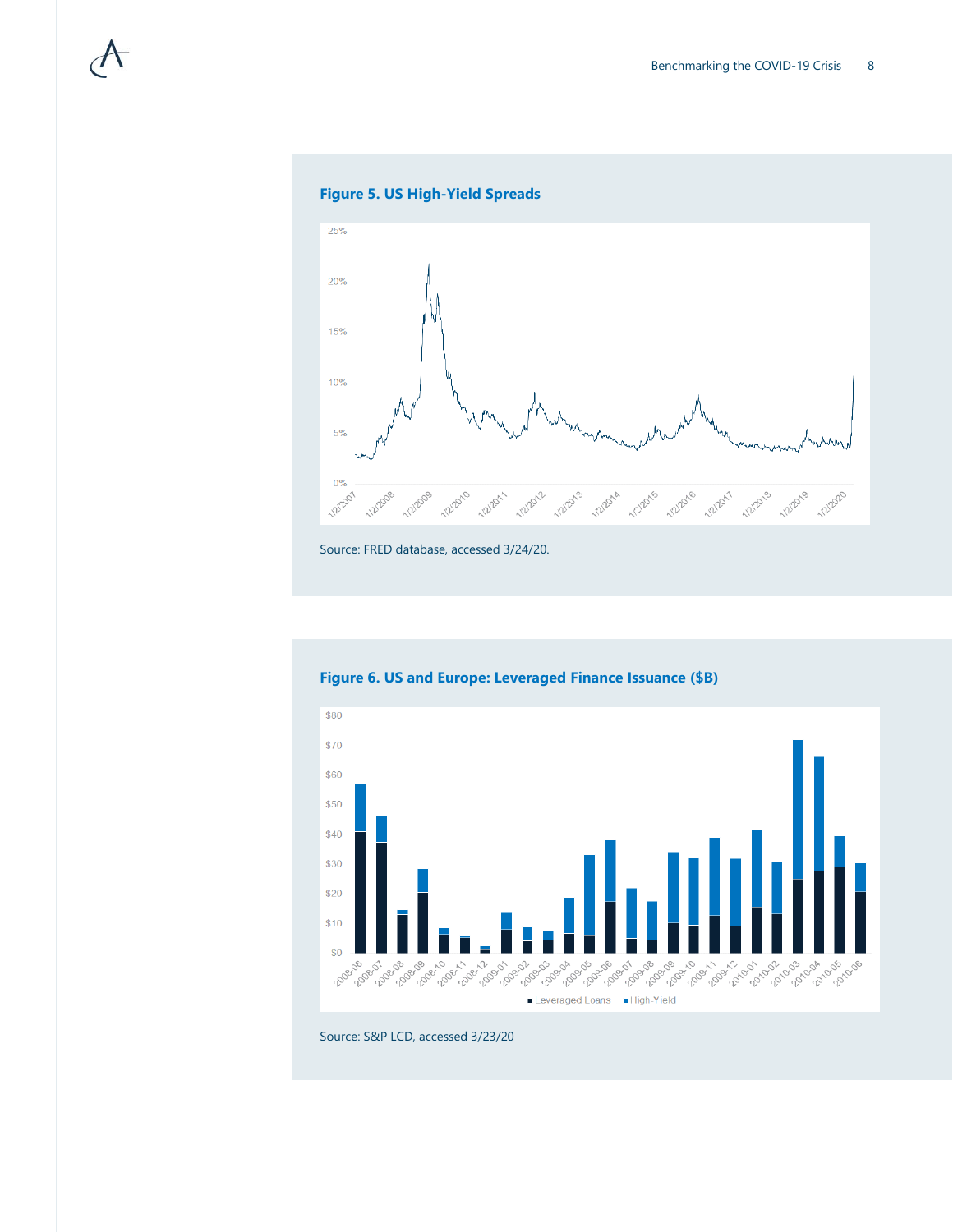

### **Figure 7. US and Europe: Distressed Ratio & Default Rates**

Source: S&P LCD, accessed 3/25/20.



### **Figure 8. US and Europe: Total Return of Leveraged Loans**

#### Source: S&P LCD, accessed 3/25/20. Past performance is not indicative of future results.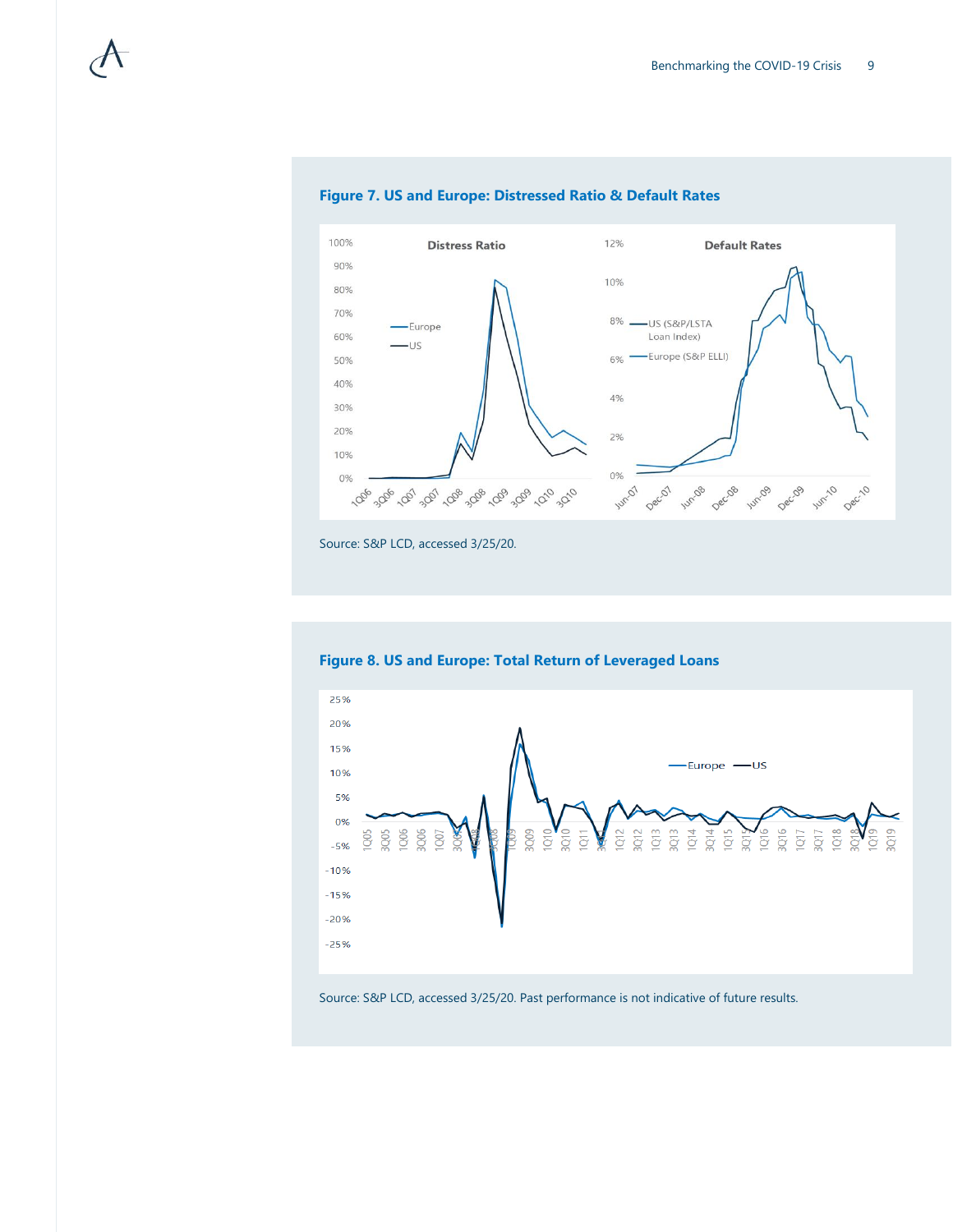Current default rates are still below their historical average. In February, around 2% of loans had defaulted on a 12-month trailing basis (by issuer amount); in Europe, the default rate was even lower.<sup>11</sup> Looking forward, default rates are generally expected to climb. However, we believe that two factors are likely to limit the expected rise in defaults: First, the majority of leveraged loans issued in the last few years were covenant-lite, reducing the number of triggers resulting in a default. Second, as private equity sponsors (GPs) have continued to chip away at the maturity wall, relatively few maturities are expected to fall due in  $2020 - 2022$ .<sup>12</sup>

### **05** Private Equity

The temporary shutdown of global leveraged finance markets and extreme macroeconomic uncertainty resulted in a sharp decline in announced private equity transactions. Figure 9 depicts announced leveraged buyout transactions (LBOs) per quarter between Q1 2004 and Q1 2020. This decline already began in the second half of 2007 when announced transactions fell to \$165 billion worldwide from almost \$400 billion in the first six months of the year.<sup>13</sup> Several deals that were announced at that time were withdrawn as credit market conditions worsened. The situation deteriorated progressively in 2008. In the final quarter of the year – following the collapse of Lehman Brothers, GPs announced transactions of merely \$7.2 billion, a fraction of some individual deals that were done during the boom years. The trough was reached at \$5.6 billion in Q1 2009, which coincided with the turnaround in global equity markets. The subsequent recovery in deal activity picked up steam relatively quickly. In 2010, announced deal volume worldwide totaled \$145 billion, a near-tripling from 2009.<sup>14</sup>

Figure 10 provides a more granular picture about the dynamics during the boom period, the GFC and the subsequent recovery. Specifically, it shows all buyout transactions that were announced between January 1, 2002 and March 25, 2020 and for which deal values are reported.<sup>15</sup> Importantly, the huge increase in deal volume in 2005 – H1 2007 was driven not only by a significant increase in the number of transactions, but also by substantially larger deal sizes. In fact, no fewer than 17 announced buyouts during this period had a deal value of \$15 billion or more, with the largest transaction amounting to almost \$44 billion. During the crisis and the initial phases of the recovery, mega and large deals essentially disappeared as banks were rapidly de-risking their balance sheets and governments around the world tightened financial regulation. Between mid-2008 and mid-2009, the largest announced LBO

l

<sup>11</sup> S&P LCD database, accessed 3/27/20.

 $12$  S&P LCD data, accessed 3/27/20. A more detailed discussion on the maturity profile of leveraged loans can be found in AlpInvest, Global Private Equity Quarterly, Q1 2020. Available upon request from institutional investors. <sup>13</sup> Dealogic database, accessed 3/27/20.

<sup>14</sup> Dealogic database, accessed 3/27/20.

<sup>&</sup>lt;sup>15</sup> The sample size is 7,494. Many more deals were announced during this period. However, deal values are only available for the sub-sample shown in Figure 10.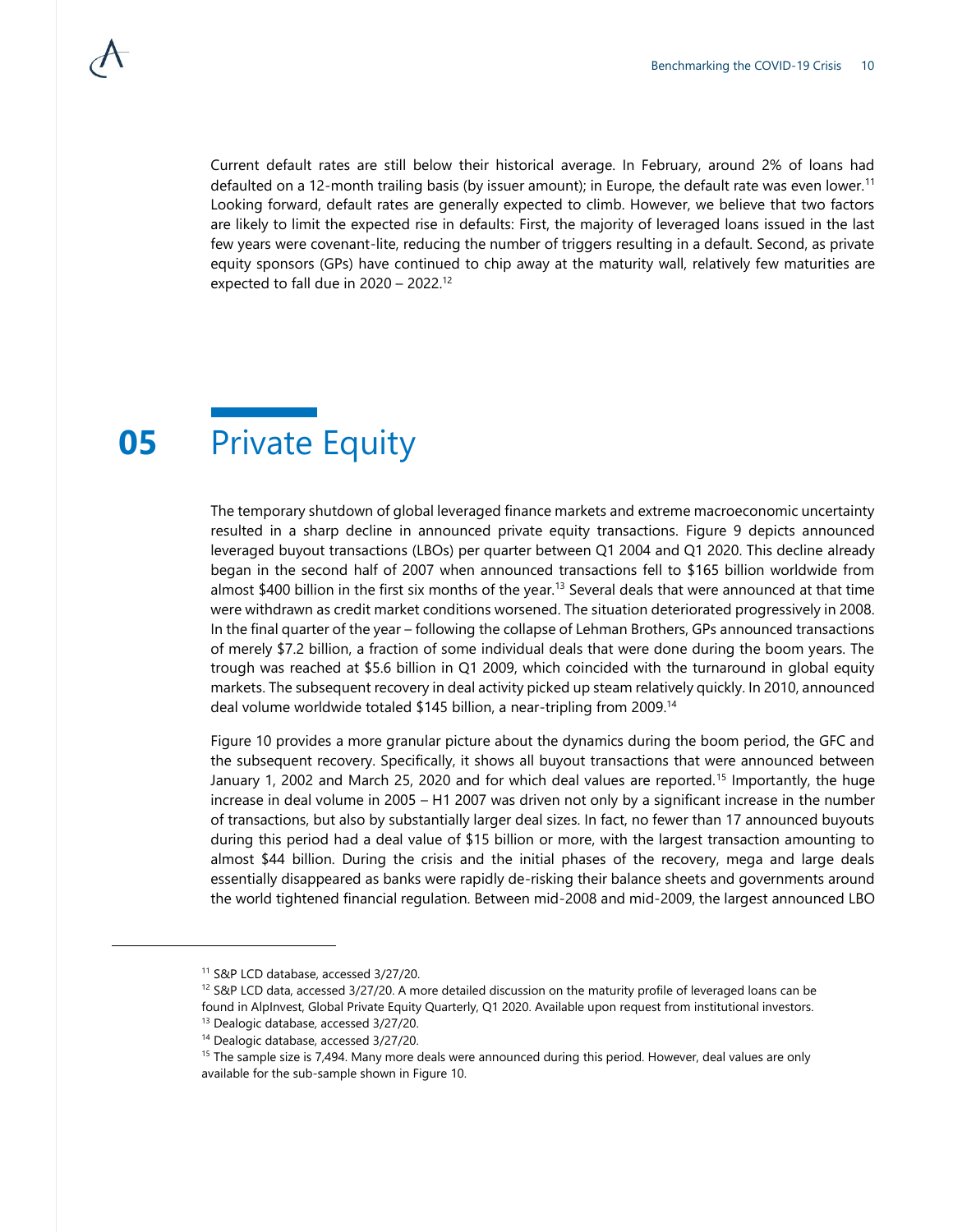had a deal value of \$1.8 billion. While the first mega deal was not announced before 2013, those transactions have remained relatively rare even in more recent years.

The current crisis is not yet visible in the data on private equity activity. In Q1 2020 (as of 3/26/20), announced LBOs totaled around \$70 billion worldwide. While this amount is somewhat less than in the previous quarter, it implies a 17% increase compared with the same quarter a year earlier.<sup>16</sup> However, with leveraged finance markets subject to severe dislocations, the experience during the GFC suggests that several transactions that were announced in the first three months could be withdrawn. This appears particularly likely for larger transactions. To the extent that market dislocations persist, and the economic fallout of the crisis deepens as implied by recent forecasts, announced deal volume could decline substantially in the near term. However, if current macroeconomic projections turn out to be broadly correct and a sustained recovery begins in the final quarter, we could see a turnaround in the buyout market.



**Figure 9. Announced Leveraged Buyout Transactions, Q1 2004 – Q1 2020**

Source: Dealogic, accessed 3/21/20

l

<sup>16</sup> Dealogic database, accessed 3/27/20.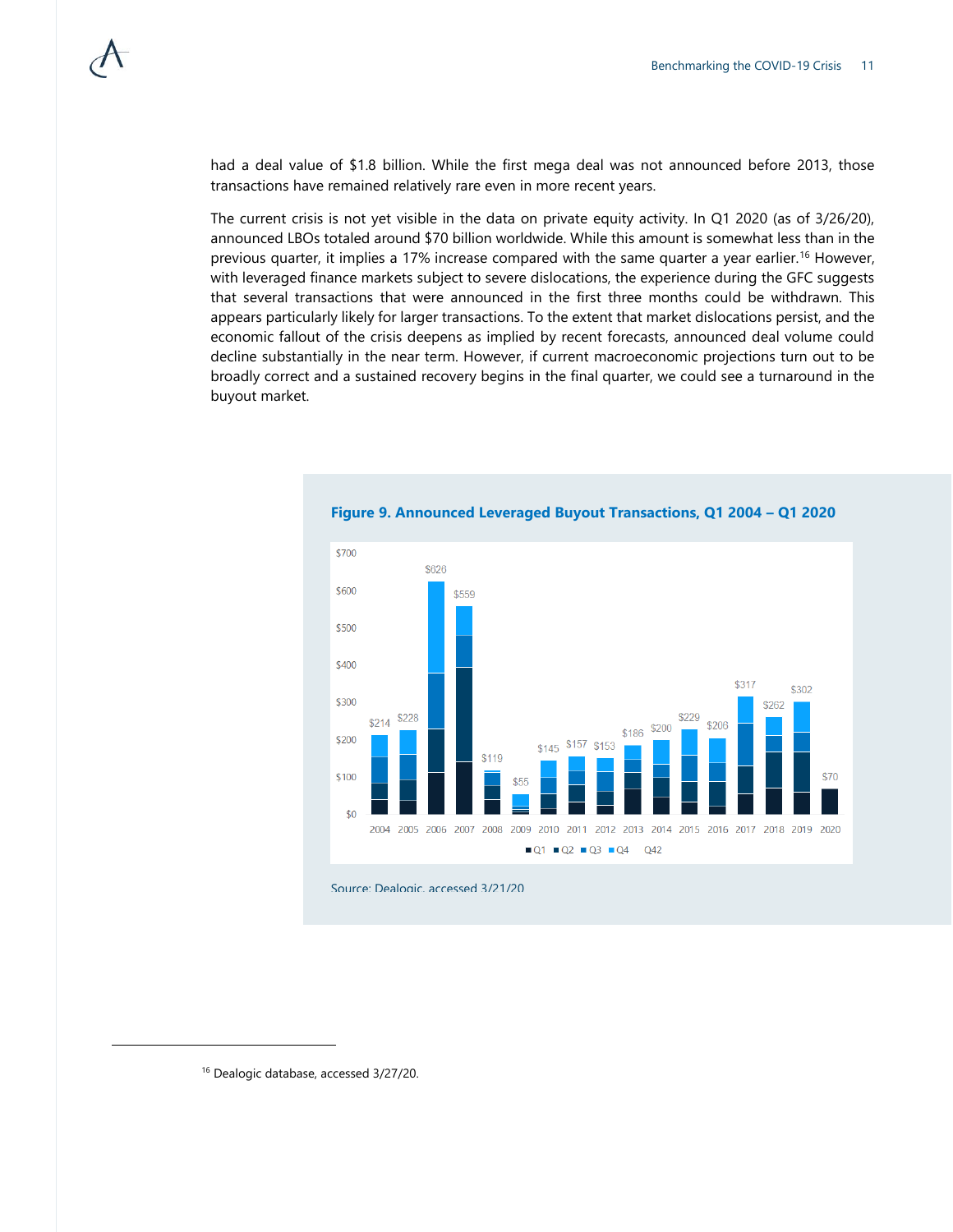

#### **Figure 10. Announced Leveraged Buyout Transactions, 2002 – March 25, 2020**





Source: S&P LCD, accessed 3/23/20.

Source: Dealogic, accessed 3/21/20.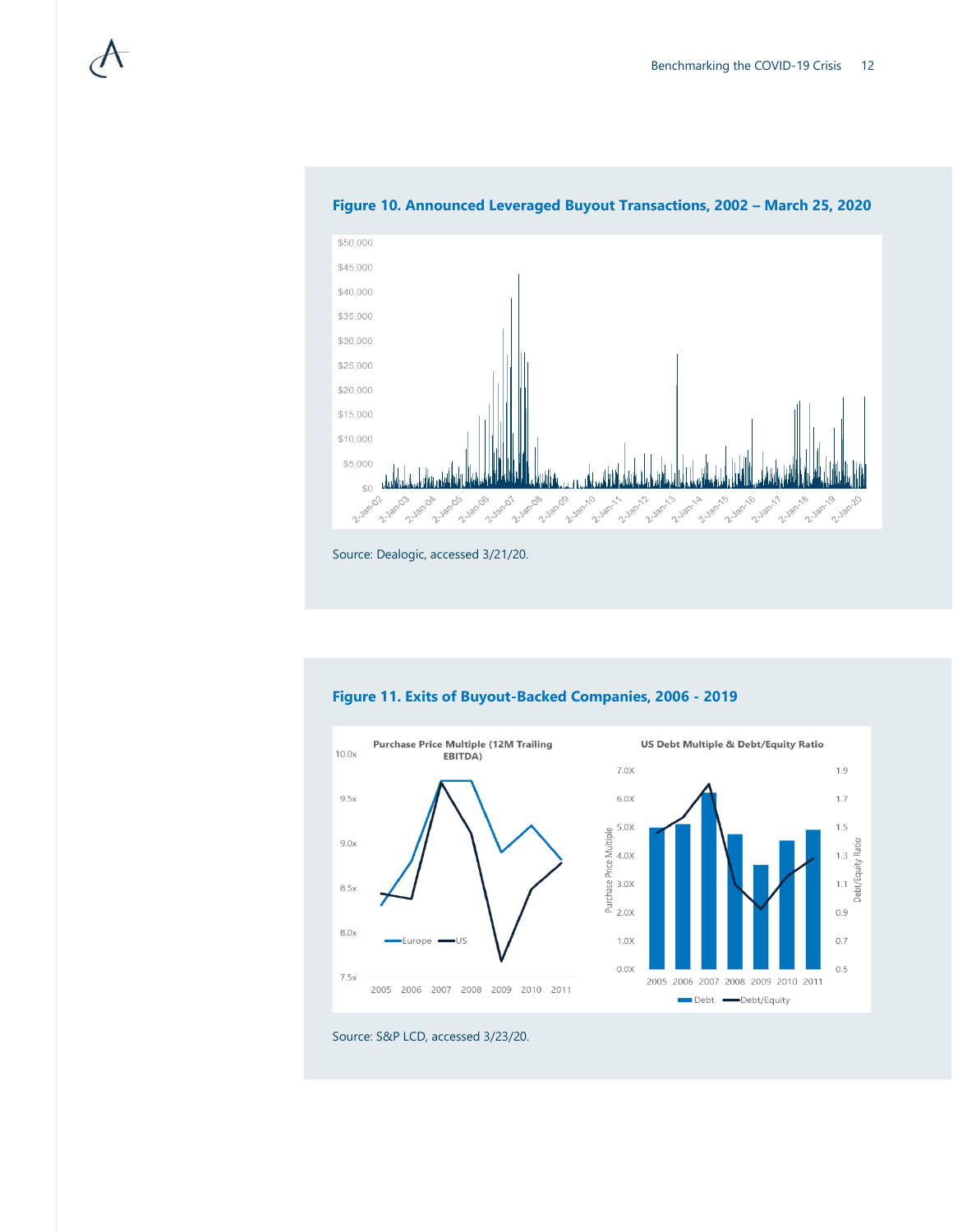In the GFC, the recovery in buyout activity was driven by two factors. First, as economic confidence improved, and economic activity gained traction, buyout-backed portfolio companies benefited from strong tailwinds helping accelerate top-line growth and allowing companies increase margins. Second, as asset valuations fell precipitously during the crisis, GPs were able to acquire assets at much lower prices, improving the room for multiple expansion. In the United States, purchase price multiples decreased from 9.7x (12-month trailing EBITDA) in 2007 to 7.7x in 2009.<sup>17</sup> Although the adjustment process in Europe took longer, entry prices followed a similar downward trajectory (Figure 11). Thus, GPs who were able to look through the huge market dislocations found a set of attractive opportunities, explaining the relatively rapid recovery in overall deal activity.

Arguably, this recovery would have been even stronger in the absence of significant credit constraints. Thus, equity contributions rose significantly during and in the aftermath of the GFC. As bank balance sheets remained impaired and financial regulation was tightened, private credit funds gained significantly in prominence as suppliers of loans in buyout transactions. While private credit funds had already emerged in the US before the GFC, they played an increasingly important role in Europe after the crisis, as European banks' balance sheets remained significantly impaired.



#### **Figure 12. Exits of Buyout-Backed Companies, 2006 - 2011**

Source: Dealogic, accessed 3/21/20.

l

<sup>17</sup> S&P LCD database, accessed 3/27/20.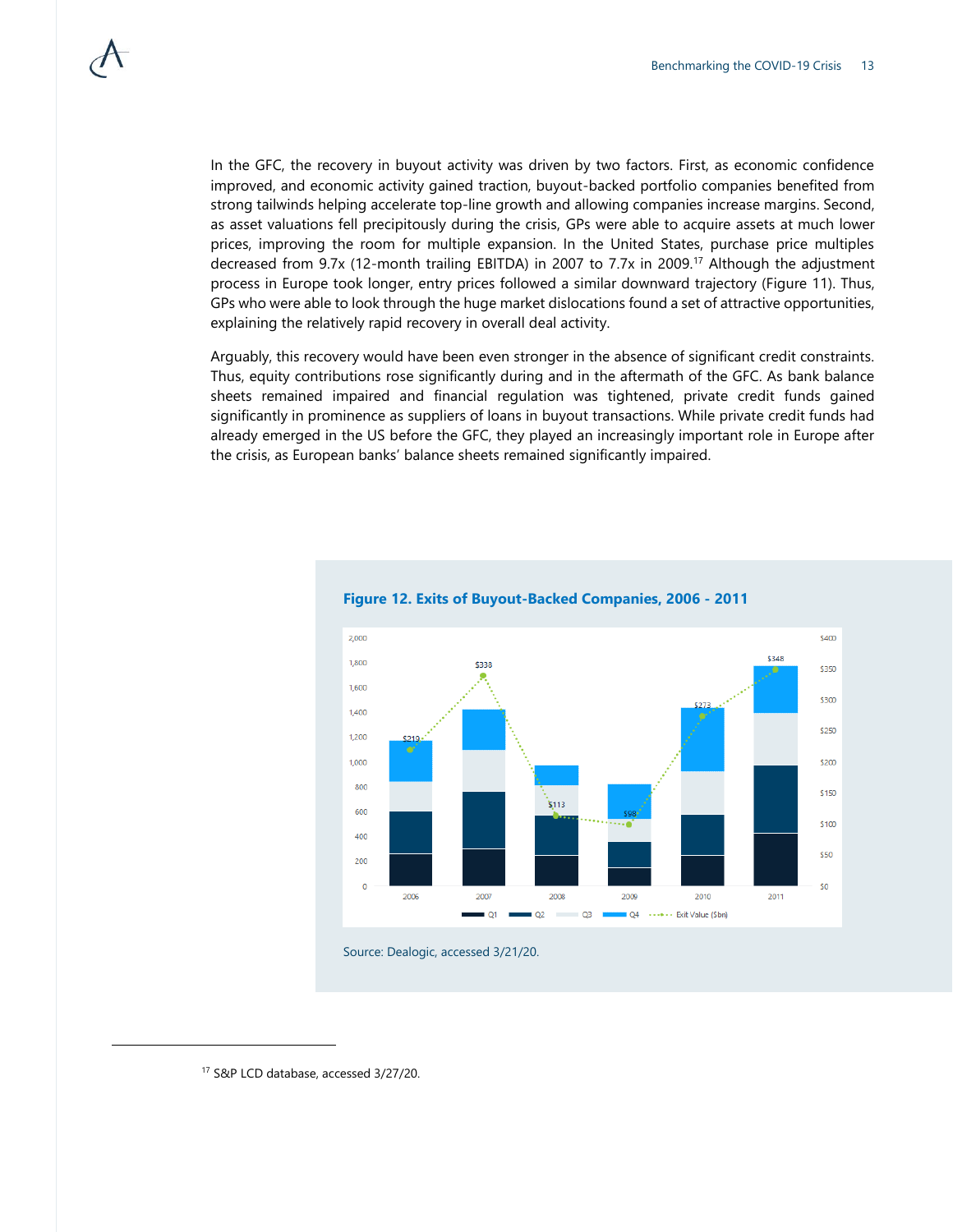To the extent that the GFC provides guidance for the current situation, one would expect purchase price multiples to adjust from the record levels at the end of 2019. Reflecting the substantial increase in public valuations in recent years, entry multiples are reported (by S&P LCD) to have averaged 11.5x on both sides of the Atlantic, even higher than prior to the GFC. While these levels have significantly restricted the room for multiple expansion, mean reversion in purchase price multiples amid the coronavirus crisis could add to the expected tailwinds in the recovery phase.

Turning to the exit side, the picture is similar to the buyside. While more than 1,400 buyout-backed companies were exited in 2007, this number fell to around 800 in 2009 (Figure 12). The decline in exits was particularly pronounced in the market for initial public offerings (IPOs). Although sales to strategic buyers also fell substantially, compared with other exit routes this channel remained relatively more open. Exiting larger companies proved particularly challenging as evidenced by a 71% decrease in the reported value of exits between 2007 and 2009. As exits slowed progressively during the crisis, holding periods of portfolio companies lengthened. While companies that were divested in 2007 had on average been held for less than four years, in 2009 the average holding period was more than five years. However, exit markets recovered quickly in the aftermath of the GFC. By 2010, the number of exits had returned to its pre-crisis level, with the exit volume following one year later.

These observations have important implications for LPs' cash flow expectations. During the GFC, capital calls fell as credit markets shut and buyout volume dropped. However, distributions decreased even faster as exit conditions worsened progressively. As a result, net distributions turned negative during the GFC (Figure 13). This development added to the liquidity issues many investors were confronted with, for example due the margin calls they received from hedge funds. In the current situation, the cash flow profile of private equity funds could be accentuated by the impact of working capital facilities whose use has become more widespread in recent years.<sup>18</sup>

In the GFC, the liquidity effect was accentuated by the denominator effect. With private equity valuations adjusting with a delay of a couple of quarters and the performance of private equity investments having proven more robust than in public markets (Figure 14), many LPs found themselves over-exposed relative to their own private equity exposure targets. LPs' responses varied significantly. Some LPs adjusted their exposure targets upwards to avoid any portfolio sales, which would have been dictated by standard asset allocation models. Others accepted the overshooting, which to some degree self-corrected as private valuations were catching up with public valuations. This group included LPs who had set target bands for each asset class as opposed to point targets. As discussed below in more detail, a final group decided to rebalance their portfolios by selling parts of their private equity holdings in the secondary market, thus bringing their exposure back in line with their model targets, generating liquidity and reducing unfunded commitment

<sup>&</sup>lt;sup>18</sup> On the mechanics of working capital facilities, see H. Marks (2017). Lines in the Sand. Oaktree Capital. Accessed on 3/31/20.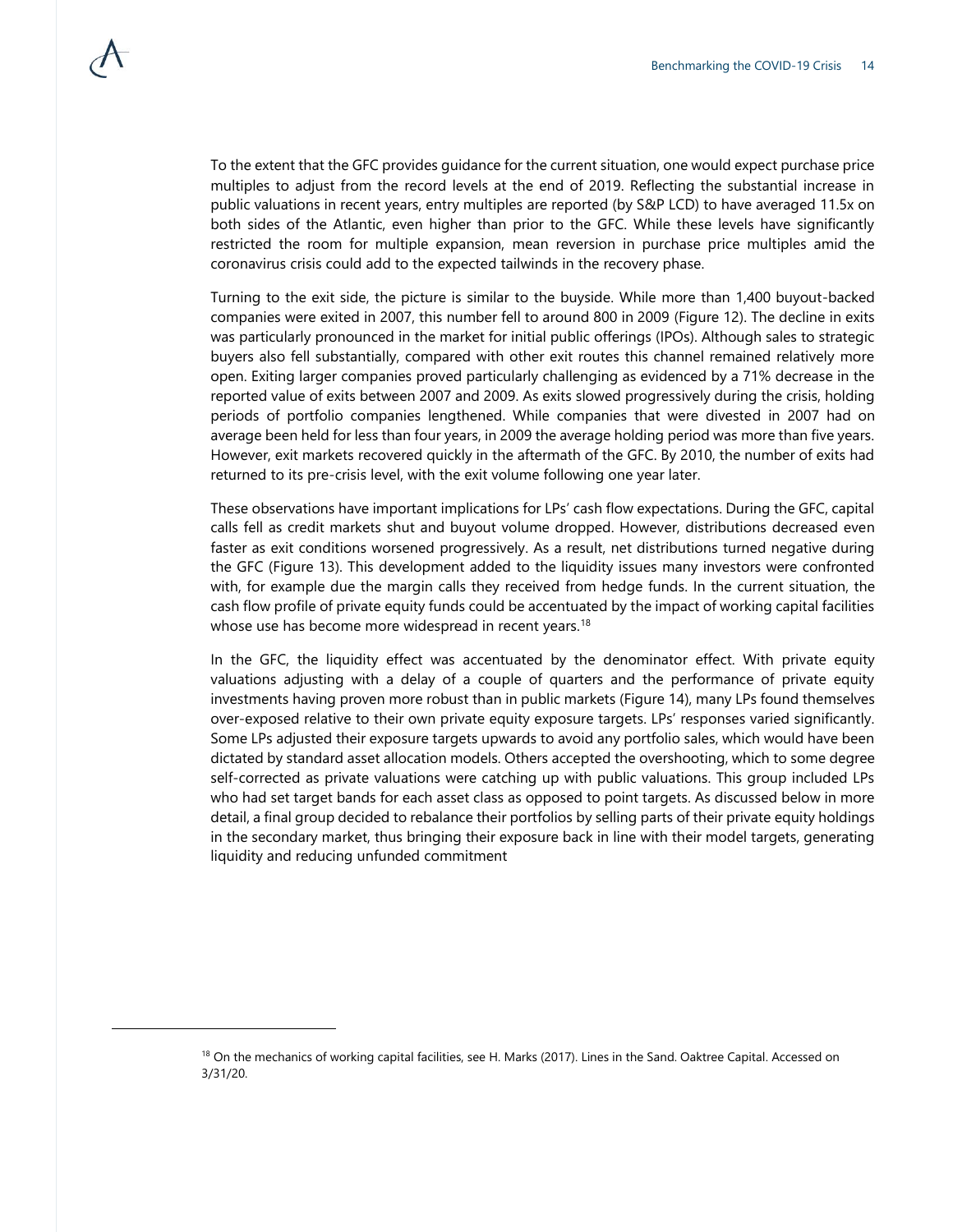

**Figure 13. Capital Calls and Distributions, 2000 - 2019**



**Figure 14. Index Performance of Buyouts** 

### **US Buyout Quarterly Returns vs S&P 500** 150 140 130 120 110 100 90 80 70 60 50 2-29-29-29-29-29-29-20-20-20-20-20-20-20-20 -US Buyouts -S&P 500

Source: Preqin, accessed 3/21/20.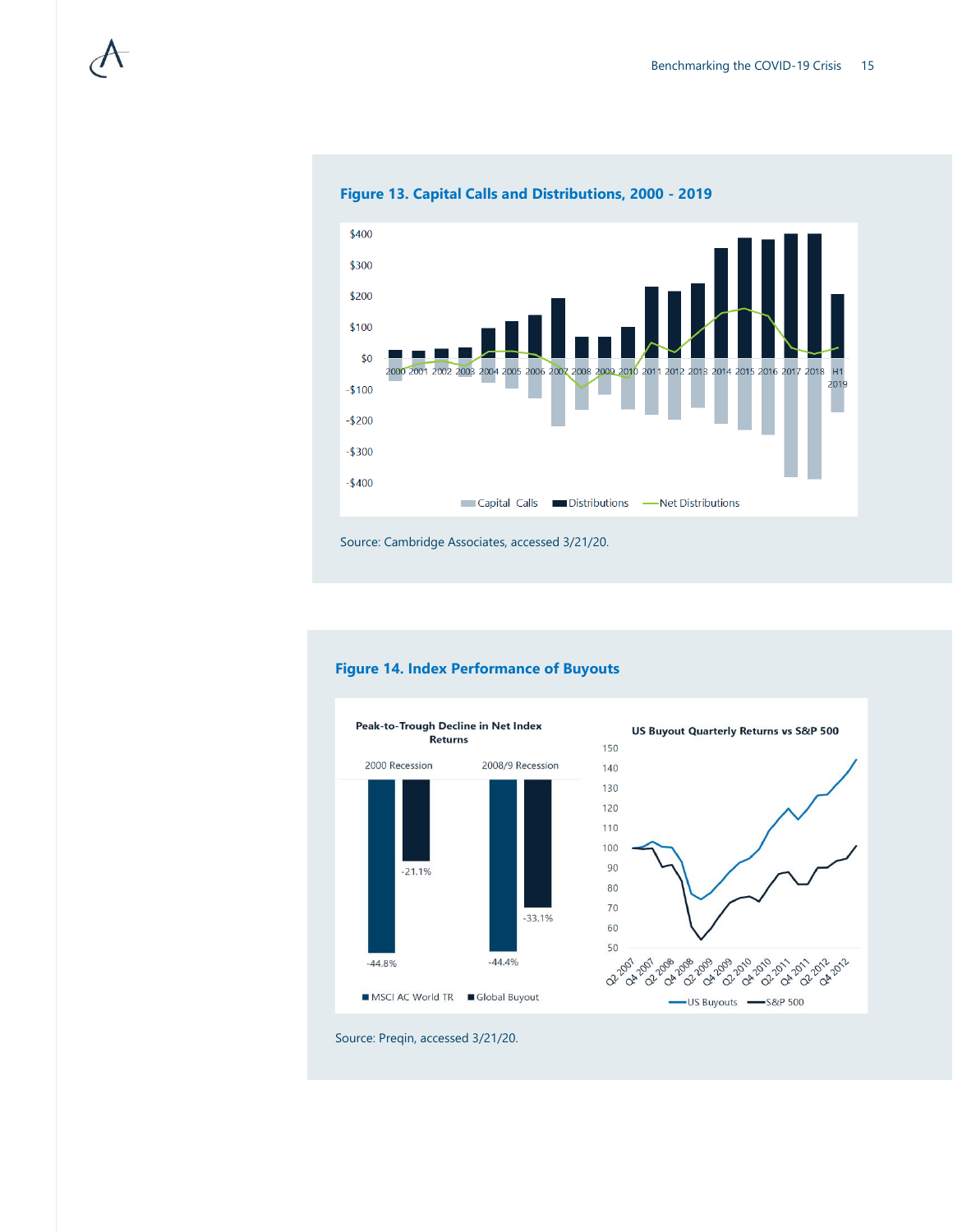Liquidity issues and the denominator effect also impacted new commitments. Commitments to buyout funds declined meaningfully in 2009 and 2010 (Figure 15). While buyout funds had raised around \$240 billion per year in 2007 – 2008, fundraising dropped to less than \$100 billion per year in 2009 – 2010. Meanwhile, average fund sizes came down significantly. Although there was a profound flight to quality and brand names during and after the GFC, those funds that were raised were significantly smaller than during the boom years.

Liquidity issues and the denominator effect could also play a role in the current situation. However, in weighing their options, LPs should consider the return implications of cyclical commitment strategies. As it turned out, the median buyout fund that was raised in 2009 generated a net IRR of 18.5%, substantially higher than its peers that were raised at the peak of the cycle and well above the longterm average (Figure 16). Similar observations can be made in the context of the previous recession that was triggered by the bursting of the tech bubble, with the median buyout fund raised in 2001 reported to have generated 24.8%. In both episodes, funds that were raised in or shortly after recession periods, benefited from low entry multiples strong tailwinds in the recovery phase, helping accelerate sales and improve margins.

If this pattern holds in the current downturn, one might expect a positive impact on fund returns. While the outlook is clouded with exceptional uncertainty, it is important to recall that private equity funds have several years to invest their capital. Thus, there is considerable flexibility in identifying attractive opportunities in a situation that remains highly fluid. Against this background, AlpInvest believes that a consistent commitment strategy over time is the best way for LPs to manage downside risk, while taking advantage of investment opportunities that may arise in periods of severe market dislocations.

While a non-trivial number of LPs sought to address their liquidity needs and the denominator effect through sales in the secondary market during the GFC, this created attractive opportunities for investors in secondaries. Initially, as the valuations of underlying funds took 1-2 quarters to reflect public market valuations, transaction volume in the secondary market halved (Figure 17); this was most pronounced in the first 6-12 months after the Lehman Brothers bankruptcy. This provided for smaller volumes from highly distressed buyers at very attractive discounts to NAV. Thereafter, secondary transaction volume picked up quickly as mainstream investors started to rebalance their portfolios due to over-allocation to PE, the "denominator effect", and regulation putting a limit on the capital available for PE investments. As NAVs declined in PE funds, fund valuations became even more attractive for secondaries investors, and substantial discounts to these lower NAVs allowed secondary buyers to buy some of the strongest funds at very attractive target returns. These trends continued well into 2013, having provided secondary buyers with a distinctive "buyers' market" for the four years post-GFC.

Secondary funds that had their final close in 2009 at the peak of the crisis raised \$22 billion, a morethan-tripling from the previous year Figure 18). This huge inflow was followed by two years that saw significantly lower commitments. However, unlike in the primary fund market where commitments remained subdued for several years, it appears that inflows recovered comparatively quickly. Returns of secondary funds that were raised before the GFC had typically still capital to deploy and also benefited from attractive valuations. The median secondary fund that was raised in 2009 generated a net IRR of nearly 15%, 800-900 bps more than funds that were raised during the boom period 2005 – 2006.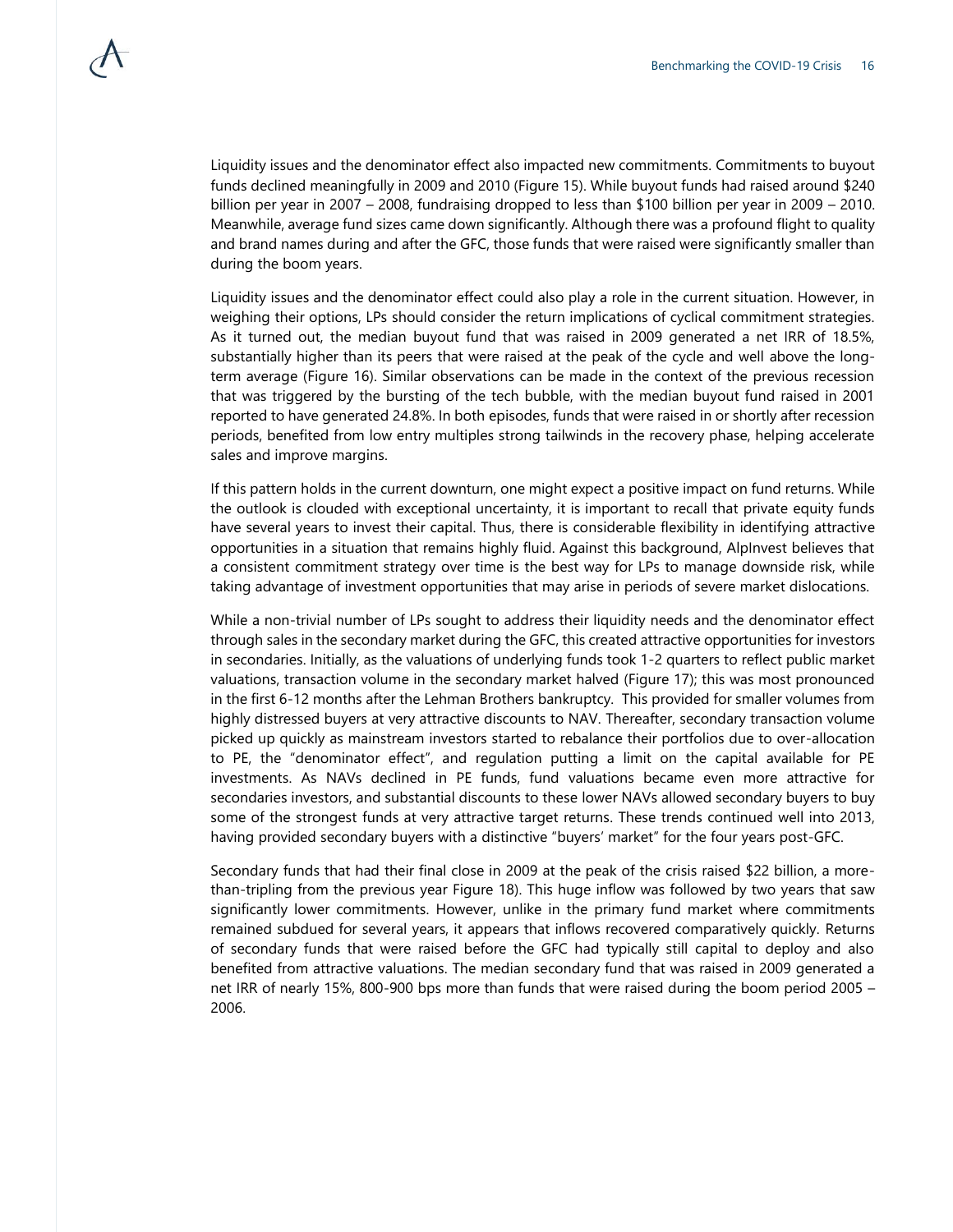\$826

\$663 \$624

\$589



#### **Figure 15. Commitments to Buyout Funds and Average Fund Size**



### **Figure 16. Global Buyouts: Median Net IRR Per Vintage Year**

Source: Preqin, accessed 3/21/20. Past performance is not indicative of future results.

Source: Preqin, accessed 3/21/20.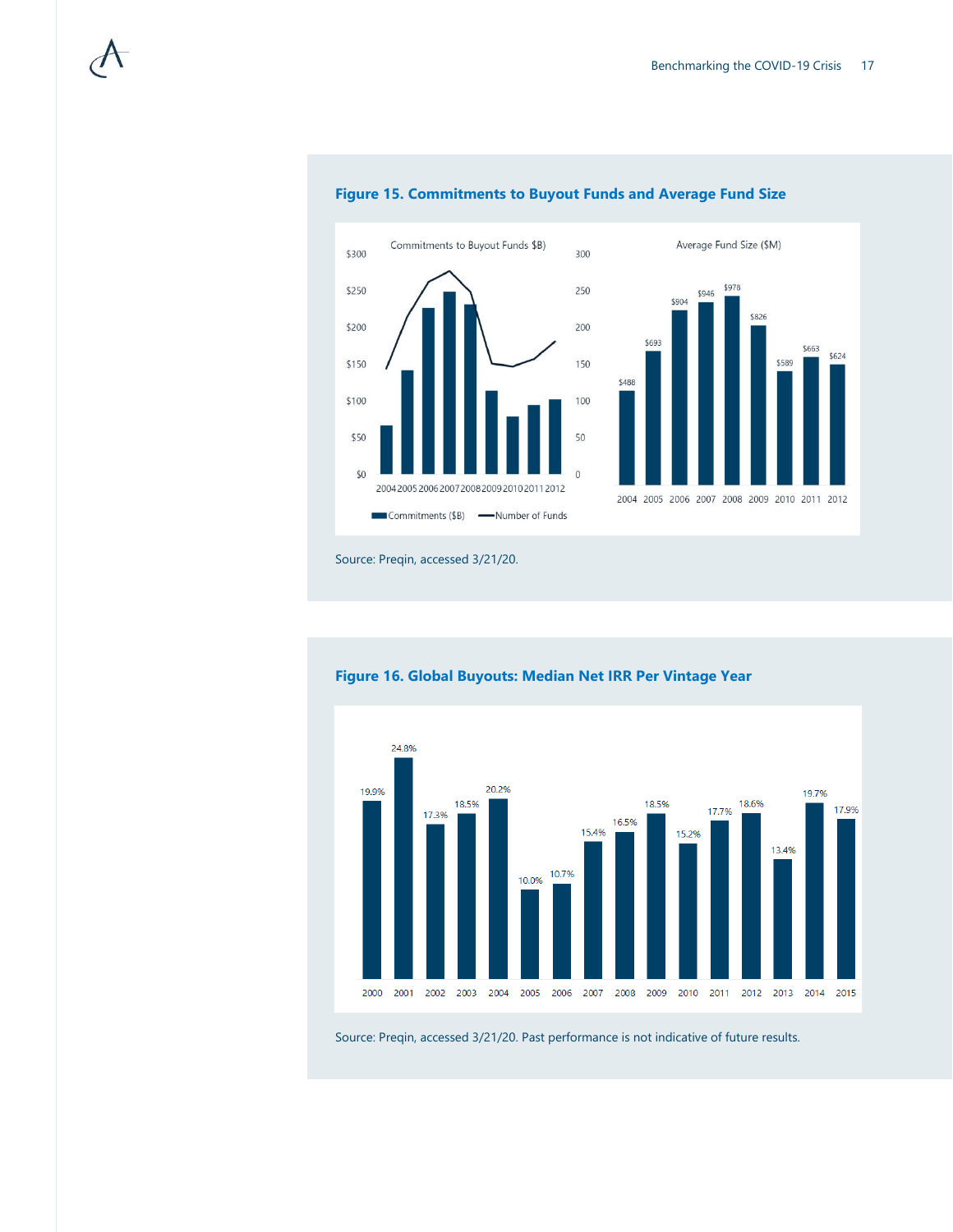



### **Figure 17. Transaction Volume and Price Dynamics in the Secondary Market**

Source: Preqin; Greenhill Cogent & UBS, accessed 3/21/20.



### **Figure 18. Commitments to Secondary Funds and Net Returns**

Source: Preqin, accessed 3/21/20. Past performance is not indicative of future results.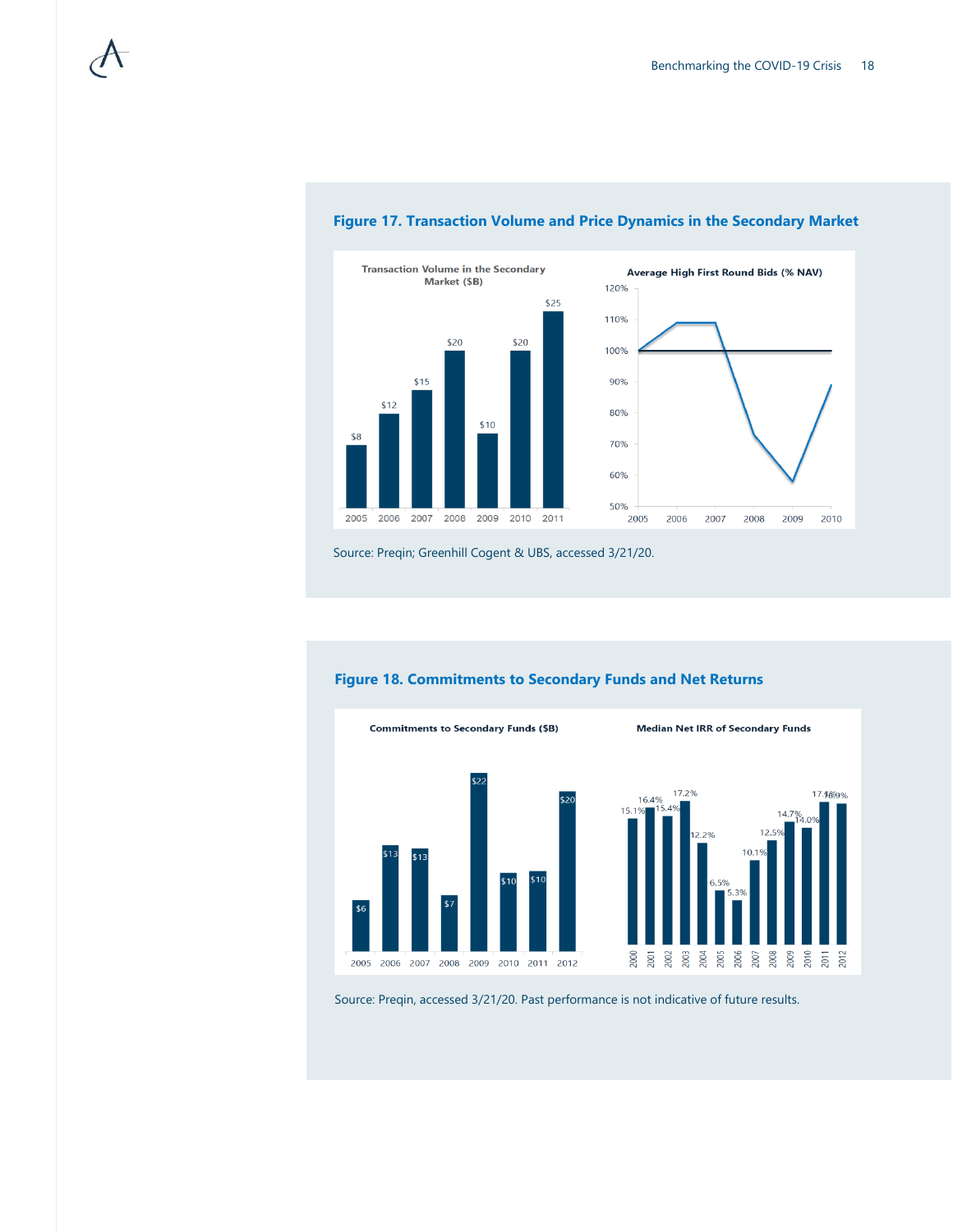The rapid spreading of the coronavirus has paralyzed a significant part of the global economy. While central banks and governments around the world have responded with aggressive monetary and fiscal policy measures to support businesses and households, incoming data suggest that the economic fallout of the global health crisis could be substantial. Although the situation remains highly fluid, there is concern that the expected contraction in output could be as deep  $-$  if not deeper  $-$  as during the GFC. Against this background, investors have switched to risk-off, with financial markets being subject to an unprecedented degree of market volatility.

Private equity is not immune to macroeconomic developments and dislocations in financial markets. While private equity activity and return data generally have a low frequency and come in with a significant delay, this paper has reviewed the experience during the GFC, arguably the best benchmark for the current situation. Our review reveals the following:

- Buyout activity fell progressively as leveraged finance market shut. In 2009, global buyout volume amounted to just around 10% of the record volume in 2006 – 2007.
- The sharp fall in buyout activity was driven by fewer deals and a huge decline in average deal sizes.
- Buyout volume started to recover relatively quickly as economic policy measures helped restore confidence and substantially lower entry multiples induced investors to deploy capital.
- A similar picture was observable on the exit side. While divestments slowed substantially during the GFC, sell-side activity regained considerable momentum as economic growth recovered and financial markets stabilized.
- However, as distributions slowed faster than capital calls, net distributions turned negative during the GFC, adding to investors' liquidity challenges.
- With private equity valuations adjusting with a delay, many LPs found themselves overexposed to private equity. In response to liquidity issues and the denominator effect, some LPs adjusted their exposure targets, while others decided to sell parts of their portfolios in the secondary market and postpone new commitments.
- Fundraising this slowed substantially during the GFC. At the same time, investors in the secondary market found themselves confronted with a substantial increase in investment opportunities.
- Huge shifts in market dynamics during the GFC resulted in a large increase in performance in both the primary and secondary markets. Funds that were raised at the peak of the crisis generated significantly above-average returns.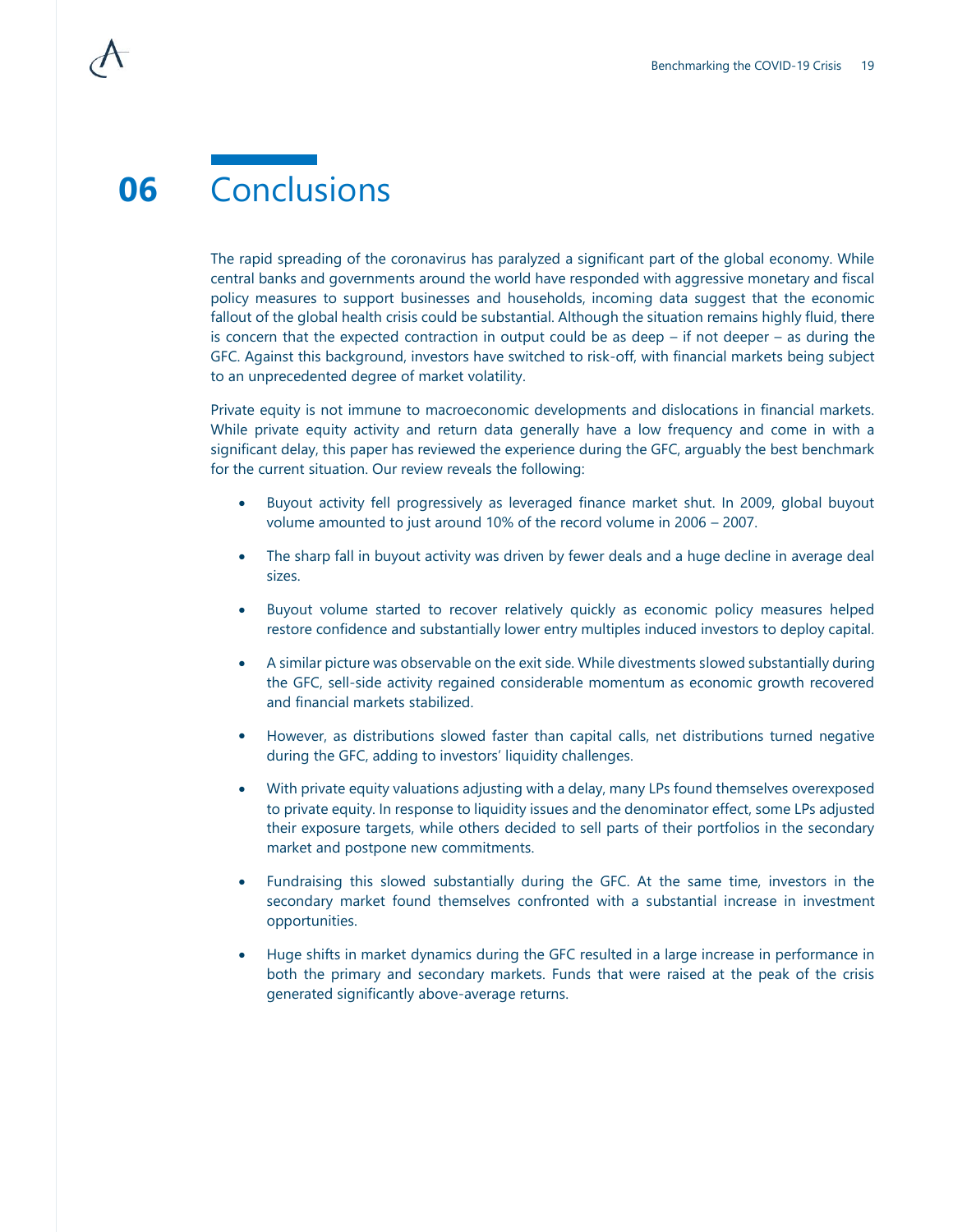While there is much uncertainty about the degree to which the current coronavirus situation will follow the GFC, the key lesson learned from the GFC is follow a consistent investment strategy overtime. Market dislocations tend to give rise to attractive investment opportunities, and long-term private equity investors should be particularly well positioned to exploit current dislocations. Private equity funds deploy their capital over several years and can often respond flexibly to opportunities as they arise in a highly fluid environment. We believe that if the GFC gives us any guidance for what to expect in the current situation, it will be important for LPs to continue to commit capital to private equity, even if mechanical asset allocation models may suggest otherwise due to a denominator effect.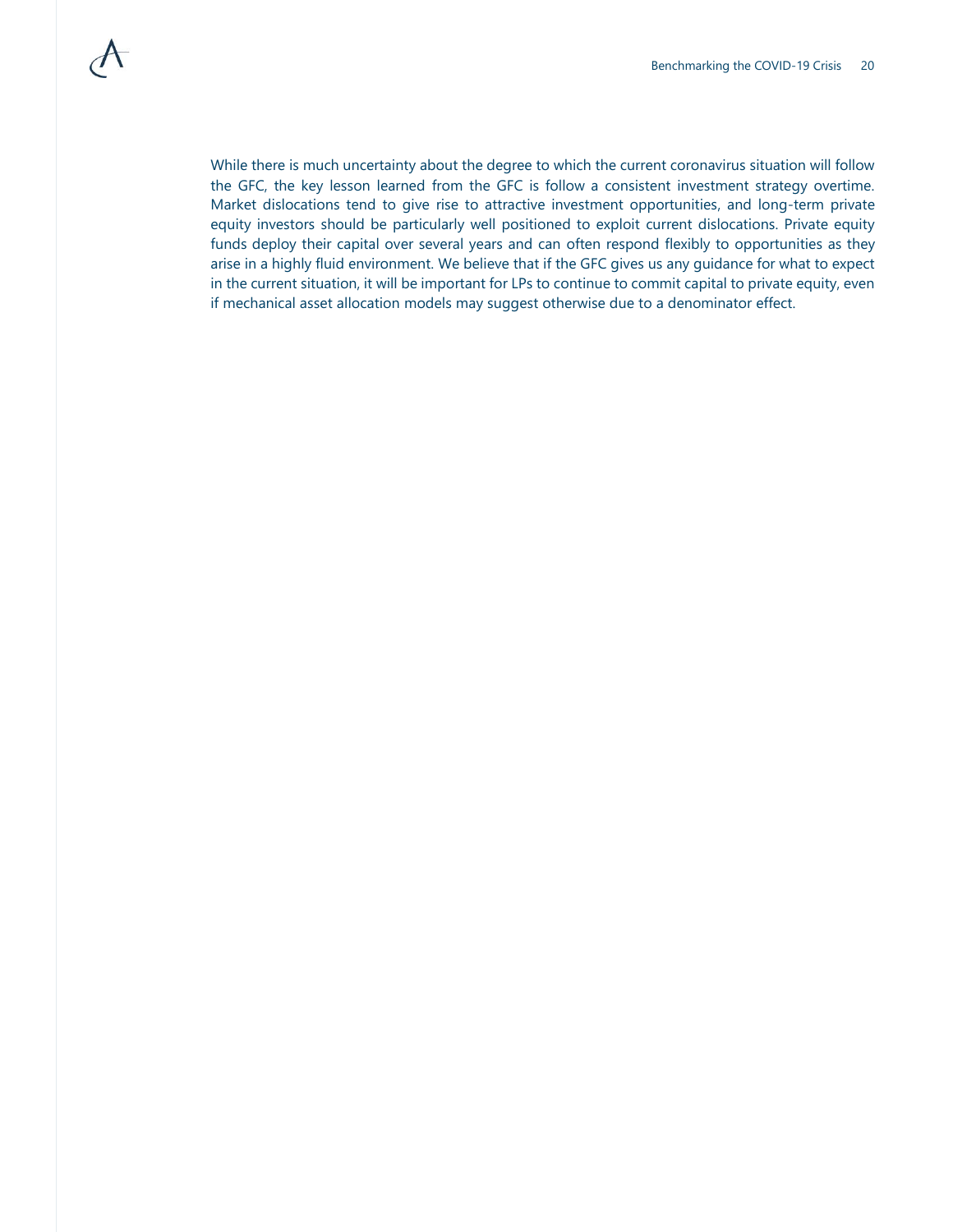### **About AlpInvest Partners**

AlpInvest Partners is one of the largest private equity investors in the world, with over US\$42 billion of assets under management as of December 31, 2019. AlpInvest's activities cover a broad range of private equity investing, including Primary Fund commitments, Secondary purchases and Co-Investments. The firm's investments span the full spectrum of private equity: buyouts, venture capital, growth capital, energy, mezzanine, and distressed. AlpInvest offers customized private equity solutions through separately managed accounts, as well as commingled products. [www.alpinvest.com](http://www.alpinvest.com/)

For further information please contact: Peter Cornelius 212-332-6204, [peter.cornelius@alpinvest.com](mailto:peter.cornelius@alpinvest.com)